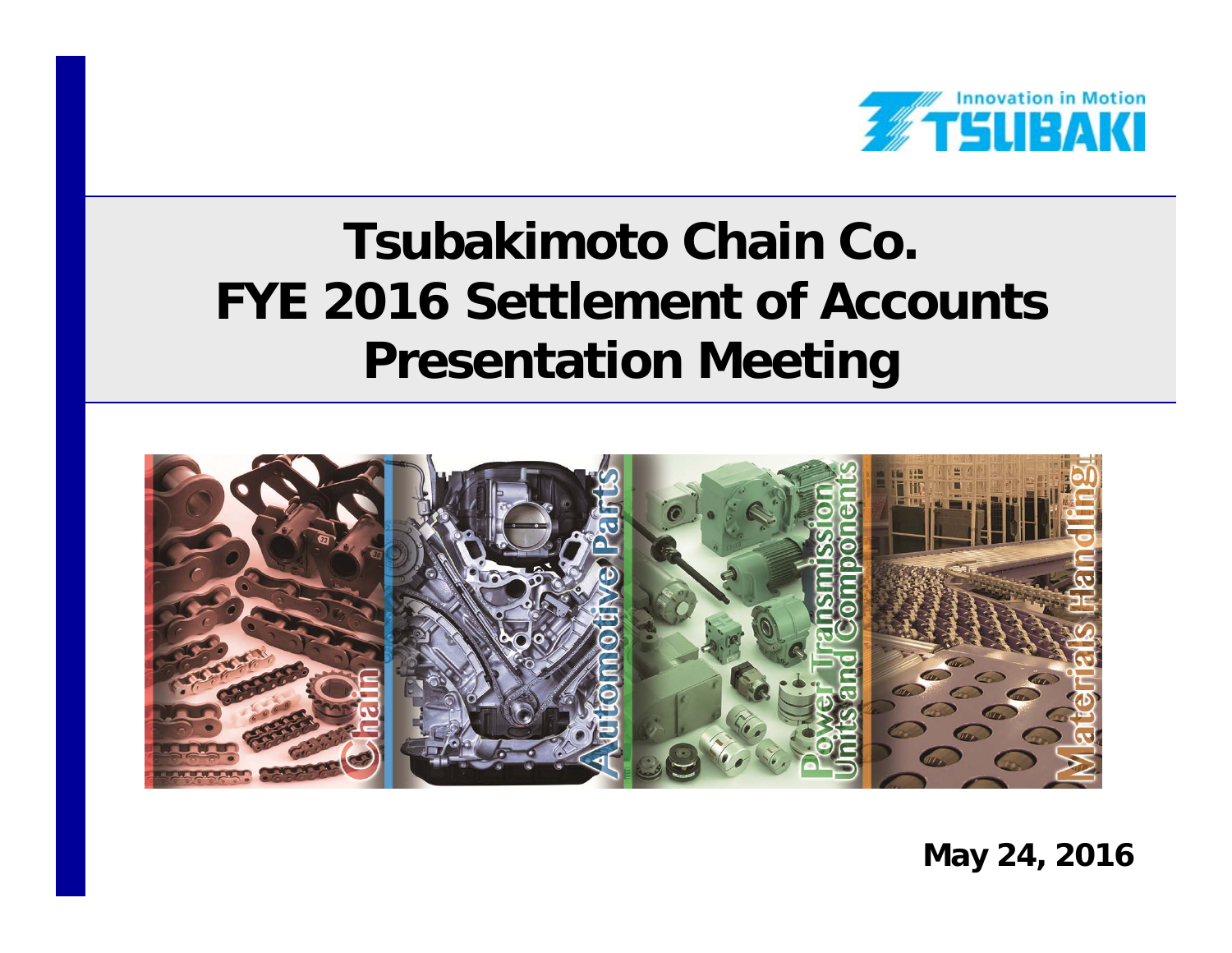## **FYE 2016 Full Year Settlement of AccountsBusiness Report**

Note: 'Full year,' as referred to in this report, indicates the period from April 1 through March 31 of the next year of the applicable consolidated accounting year. (For some overseas subsidiaries, the 'full year' indicates the period from January 1 through December 31 of the applicable year.)



**Tsubakimoto Chain Co.**

FYE 2016 Settlement of Accounts Presentation Meeting

1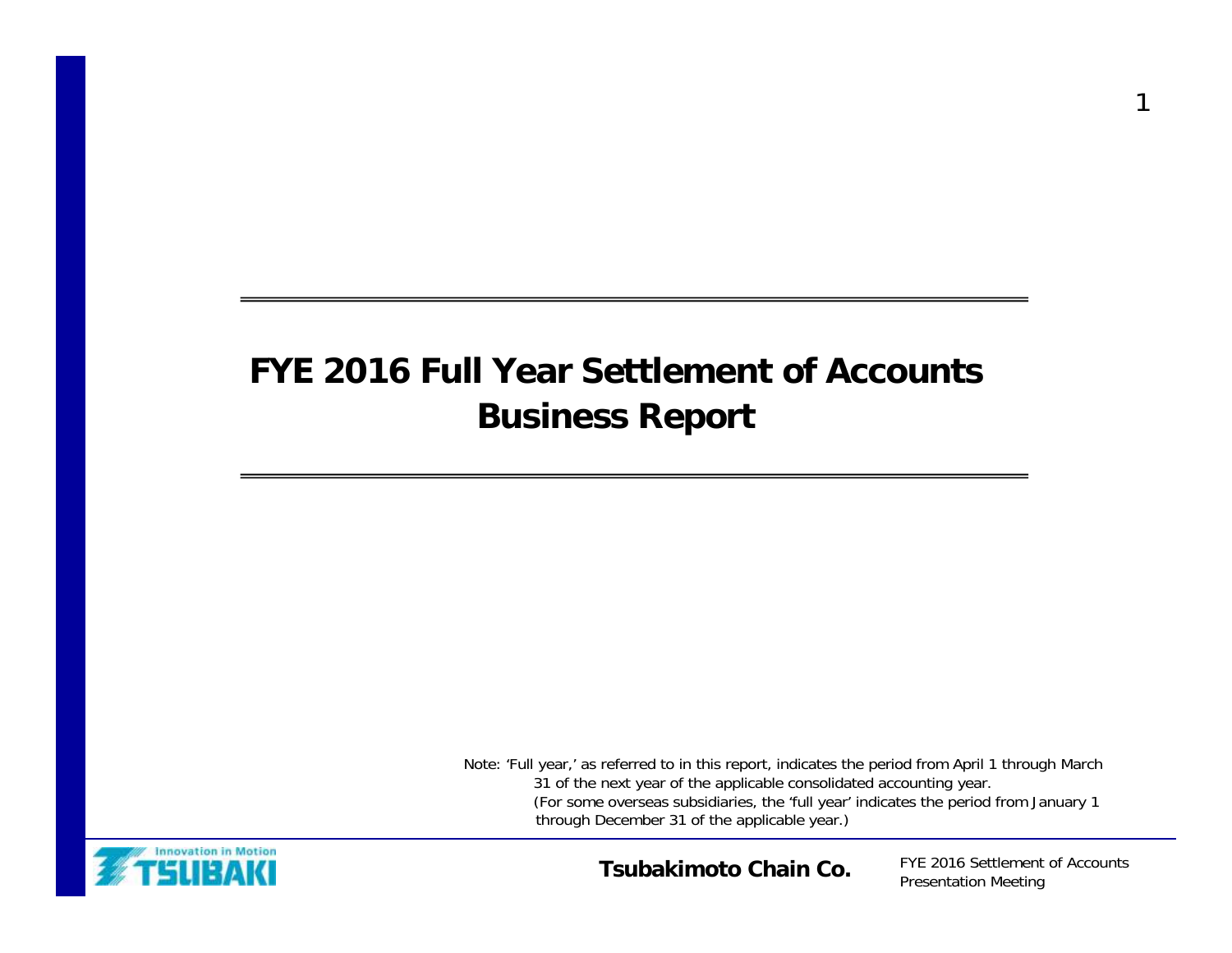### **1. FYE 2016 ReviewHighlights of Consolidated Settlement of Accounts**

 $(Van$  millions) Compared with our initial sales forecast, we achieved our sixth consecutive year of growth in sales and income despite some shortfall in net sales and net income. (net sales and operating income posted record highs.)

|                            |                 | ( TCH, HHIIIUIS <i>)</i>                                              |                                                              |                                |                   |  |  |
|----------------------------|-----------------|-----------------------------------------------------------------------|--------------------------------------------------------------|--------------------------------|-------------------|--|--|
|                            | <b>FYE 2015</b> | <b>FYE 2016</b>                                                       | <b>Comparison with</b><br>previous term                      | Budgeted Amount (May. 8, 2015) |                   |  |  |
|                            |                 | Full year figure (actual) Full year figure (actual) Increase/decrease |                                                              | <b>Budget</b>                  | Increase/decrease |  |  |
| Net sales                  | 196,738         | 203,976                                                               | 4%                                                           | 206,000                        | $-1%$             |  |  |
| <b>Operating income</b>    | 21,427          | 21,570                                                                | $1\%$                                                        | 22,000                         | $-2%$             |  |  |
| Operating income margin    | 10.9%           | 10.6%                                                                 |                                                              | 10.7%                          |                   |  |  |
| Ordinary income            | 22,263          | 22,109                                                                | $-1\%$                                                       | 22,400                         | $-1%$             |  |  |
| Net income                 | 14,153          | 12,766                                                                | $-10\%$                                                      | 15,000                         | $-15%$            |  |  |
| Net income per share (Yen) | 75.65 yen       | 68.24 yen                                                             |                                                              | 80.17                          |                   |  |  |
| (Exchange rates 1 US\$)    | 109.76 yen      | 120.15 yen                                                            |                                                              | 115 yen                        |                   |  |  |
| (Exchange rates 1 EURO)    | 138.69 yen      | 132.60 yen                                                            |                                                              | 125 yen                        |                   |  |  |
| Shareholders' equity ratio | 54.3%           |                                                                       | 55.9% Equity capital/total assets                            |                                |                   |  |  |
| Return on equity (ROE)     | 10.9%           |                                                                       | 9.0% Net income/Average return on equity during term         |                                |                   |  |  |
| Net D/E ratio              | 0.07            | 0.06                                                                  | (Interest-bearing debt - Cash equivalent)/(Capital adequacy) |                                |                   |  |  |



■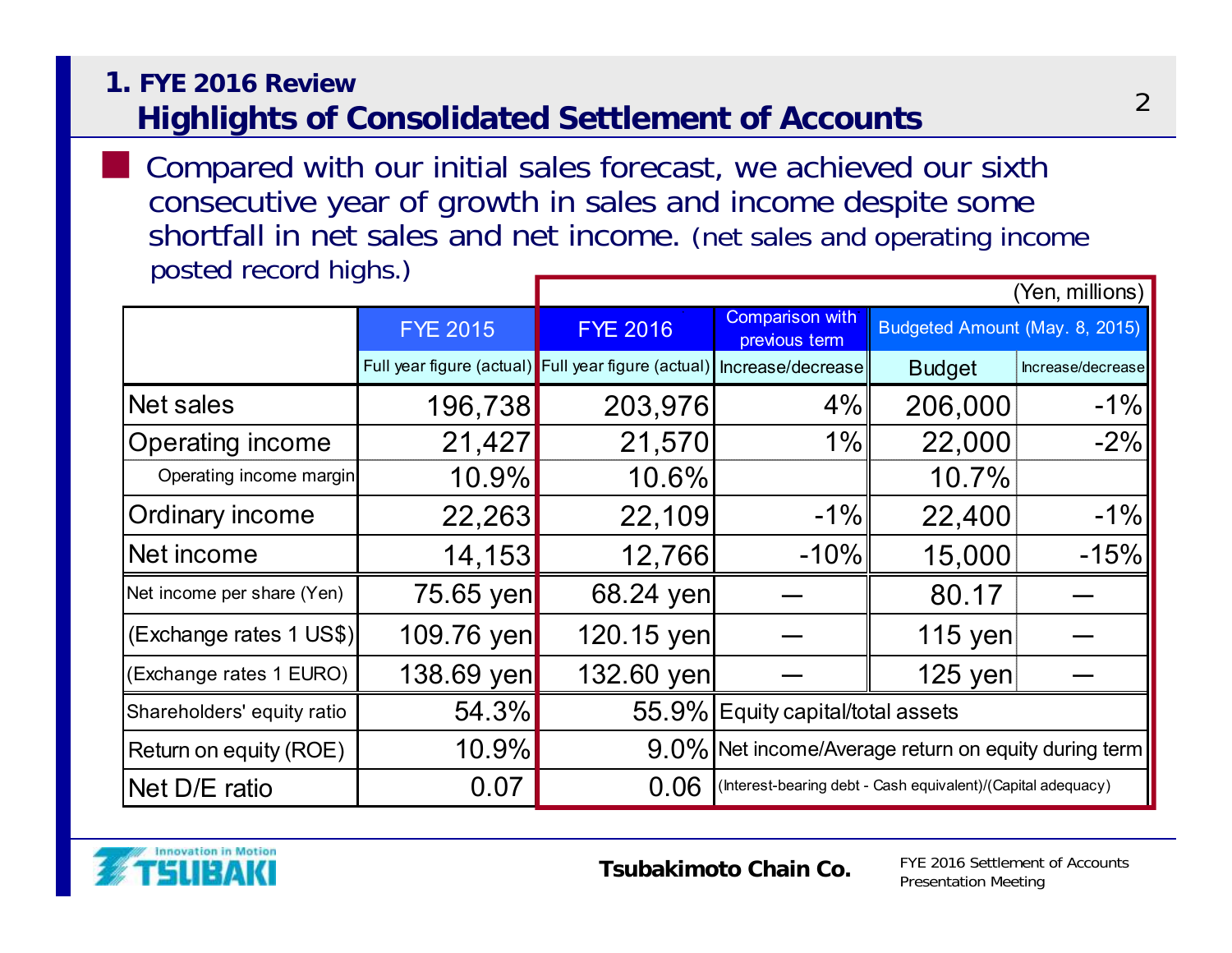## **2. FYE 2016 Review**

**Trend in Quarterly Consolidated Settlement of Accounts**

Trend in sales and operating income margin (consolidated)



(Yen, 100 million)



**Tsubakimoto Chain Co.**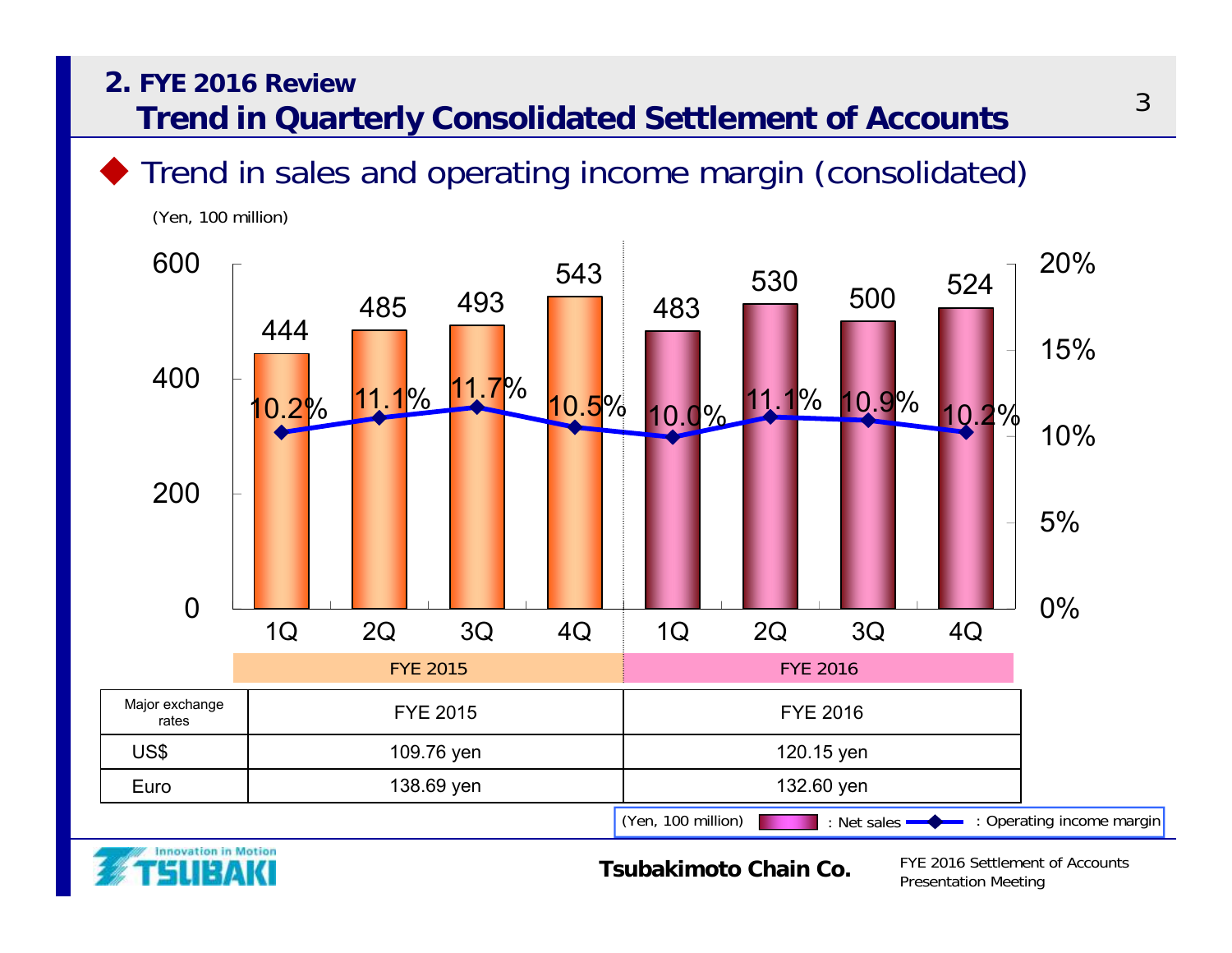

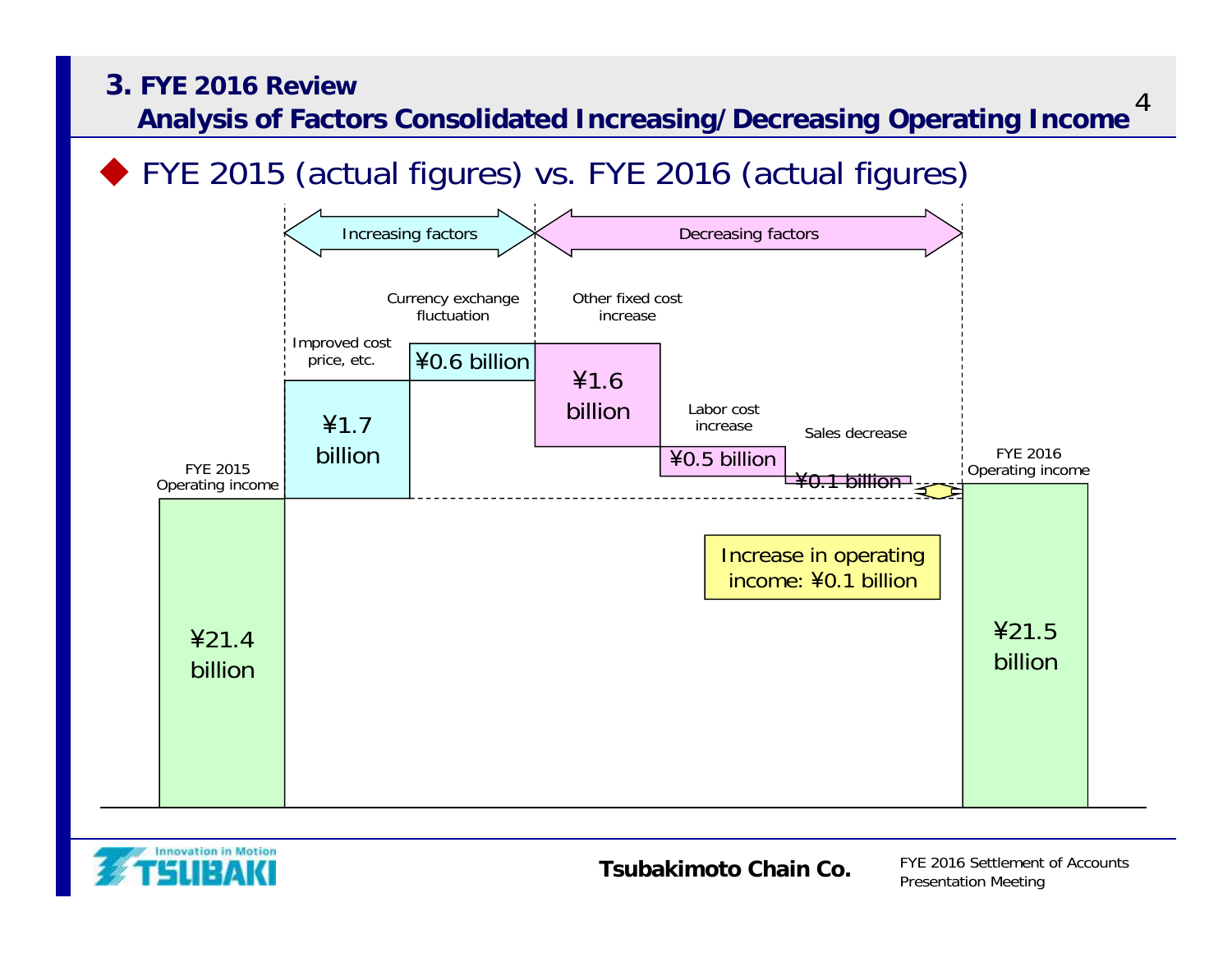#### **4. FYE 2016 ReviewBreakdown by Segment and Operations**

 Chain Operations and Automotive Parts Operations posted growth in sales and income. Materials Handling Systems Operations posted a large decrease in income due to slumping sales at subsidiaries outside Japan.

|                                                        |                         |                 | (Yen, millions)                                     |                                         |                               |                   |  |  |
|--------------------------------------------------------|-------------------------|-----------------|-----------------------------------------------------|-----------------------------------------|-------------------------------|-------------------|--|--|
|                                                        |                         | <b>FYE 2015</b> | <b>FYE 2016</b>                                     | <b>Comparison with</b><br>previous term | Budgeted Amount (May 8, 2015) |                   |  |  |
|                                                        |                         |                 | Full year figure (actual) Full year figure (actual) | Increase/decrease                       | <b>Budget</b>                 | Increase/decrease |  |  |
|                                                        | Net sales <sup>*1</sup> | 61,721          | 63,998                                              | $3.7\%$                                 | 64,200                        | $-0.3%$           |  |  |
| <b>Chain Operations</b>                                | Operating income        | 5,002           | 6,172                                               | 23.4%                                   | 5,700                         | 8.3%              |  |  |
|                                                        | Operating income margin | 8.1%            | 9.6%                                                |                                         | 8.9%                          |                   |  |  |
| <b>Power Transmission</b>                              | Net sales <sup>*1</sup> | 22,557          | 21,975                                              | $-2.6\%$                                | 23,300                        | $-5.7%$           |  |  |
| Units and Components Operating income                  |                         | 2,400           | 2,428                                               | $1.1\%$                                 | 2,400                         | 1.1%              |  |  |
| Operations                                             | Operating income margin | 10.6%           | 11.0%                                               |                                         | 10.3%                         |                   |  |  |
|                                                        | Net sales <sup>1</sup>  | 66,978          | 73,473                                              | $9.7\%$                                 | 73,500                        | $-0.0%$           |  |  |
| Automotive<br><b>Parts Operations</b>                  | Operating income        | 11,916          | 12,258                                              | 2.9%                                    | 12,200                        | 0.5%              |  |  |
|                                                        | Operating income margin | 17.8%           | 16.7%                                               |                                         | 16.6%                         |                   |  |  |
|                                                        | Net sales <sup>*1</sup> | 45,169          | 44,354                                              | $-1.8\%$                                | 44,600                        | $-0.6%$           |  |  |
| <b>Materials Handling</b><br><b>Systems Operations</b> | Operating income        | 1,940           | 659                                                 | $-66.0\%$                               | 1,600                         | $-58.8%$          |  |  |
|                                                        | Operating income margin | 4.3%            | 1.5%                                                |                                         | 3.6%                          |                   |  |  |
| Other <sup>*2</sup>                                    | Net sales <sup>1</sup>  | 2,968           | 3,186                                               | 7.3%                                    | 3,000                         | 6.2%              |  |  |
|                                                        | Operating income        | 123             | 84                                                  | $-32.0%$                                | 0                             |                   |  |  |
|                                                        | Operating income margin | 4.2%            | 2.6%                                                |                                         | 0.0%                          |                   |  |  |

\*1: Sales figures include internal sales and transfers between segments.

\*2: "Other" is not a reportable segment.



■

**Tsubakimoto Chain Co.**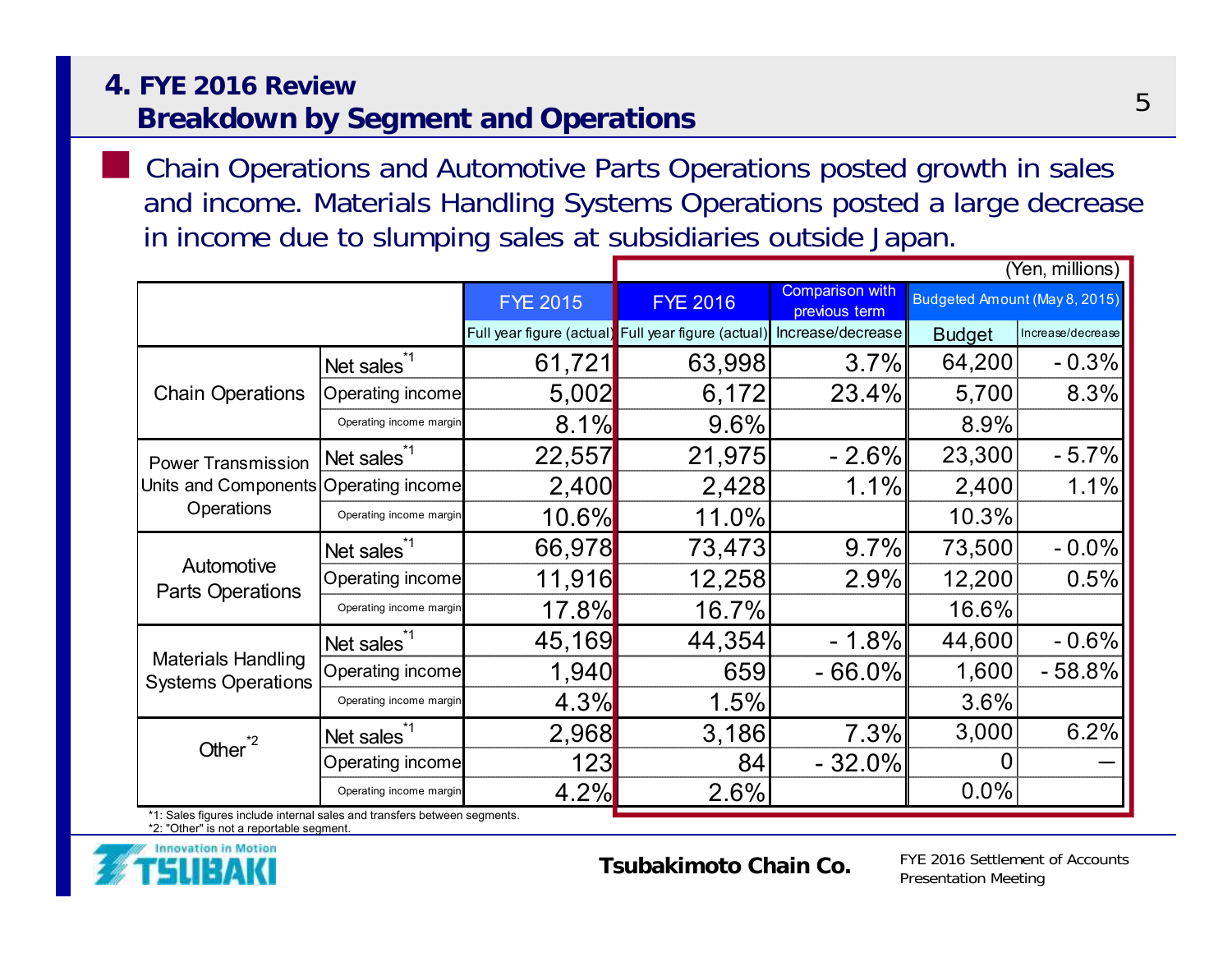### **5. FYE 2016 ReviewBreakdown by Segment and Operations**

## Trends in sales and operating income margin

#### 0



<Breakdown by Region>

- - Japan, Europe and the Indian Ocean Rim are doing well.
- In the US, resource industries remain slack, but despite slightly decreased sales the region registered increased income on a local currency basis.
- China posted increased sales on a year-on-year basis, but the loss increased due to increased investment in facilities and the like.



<Breakdown by Region>

- We achieved good performance in Japan, with increased sales and income.
- In China, our subsidiaries in Tianjin and Shanghai remain in a slump.

(Yen, 100 million) : Net sales  $\longrightarrow$  : Operating income margin



#### **Tsubakimoto Chain Co.**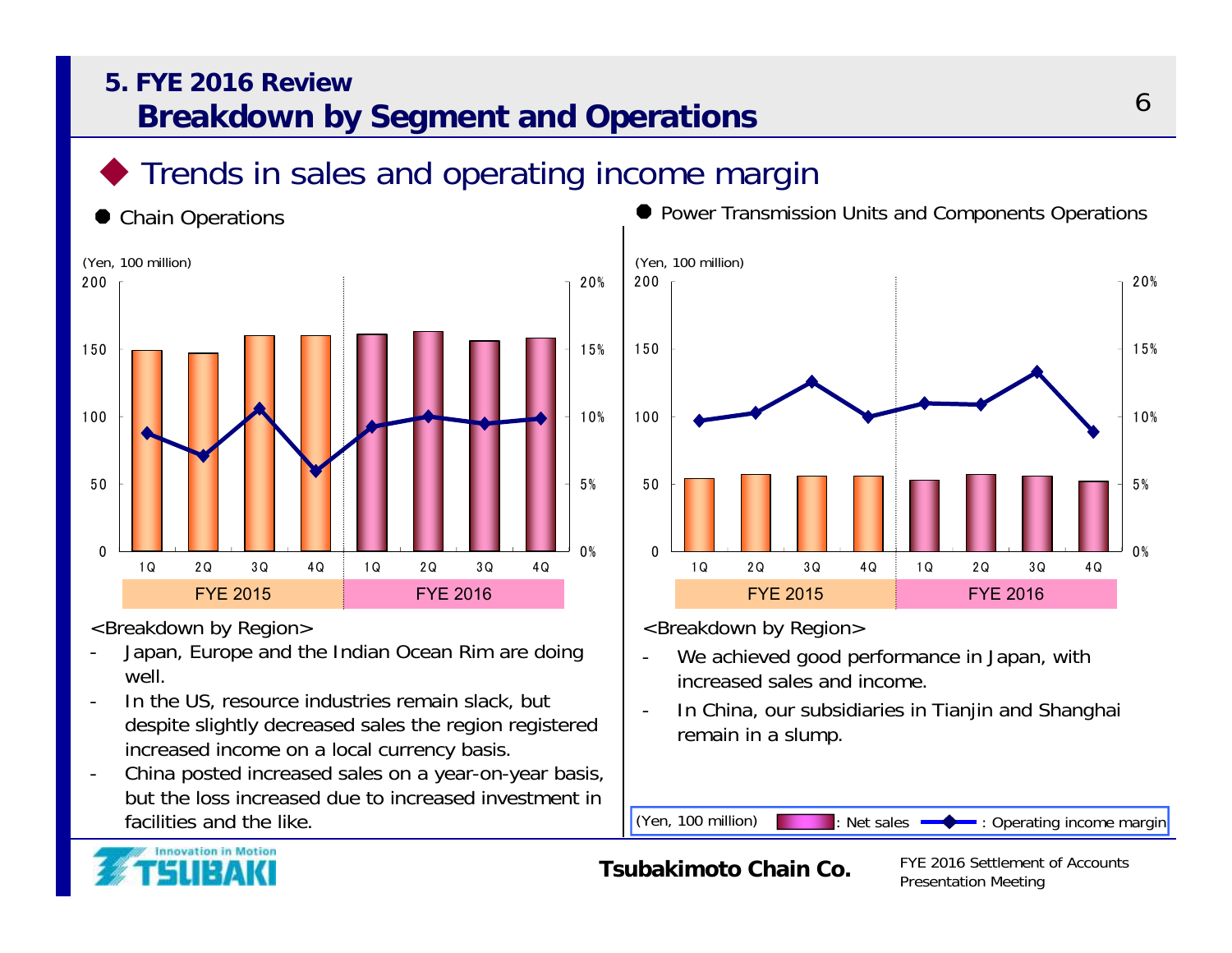### **5. FYE 2016 ReviewBreakdown by Segment and Operations**

## Trends in sales and operating income margin



<Breakdown by Business Location>

- -Japan posted strong production for overseas subsidiaries.
- - Our subsidiaries in Thailand and South Korea are maintaining their strength.
- The US continued its strong sales and income.
- - China and Europe are doing well, but income has declined due to increased expenses for facility construction and the like.





<Breakdown by Segment>

- Operations in Japan did well in relation to the automotive, newspaper and steel sectors, but income fell because of decreased profitability of some items.
- Conveyance facilities for granulated materials remained strong.
- In Europe and the US, conveyers for machine tools posted lackluster performance.

(Yen, 100 million) : Net sales  $\longrightarrow$  : Operating income margin

FYE 2016 Settlement of Accounts Presentation Meeting



#### **Tsubakimoto Chain Co.**

7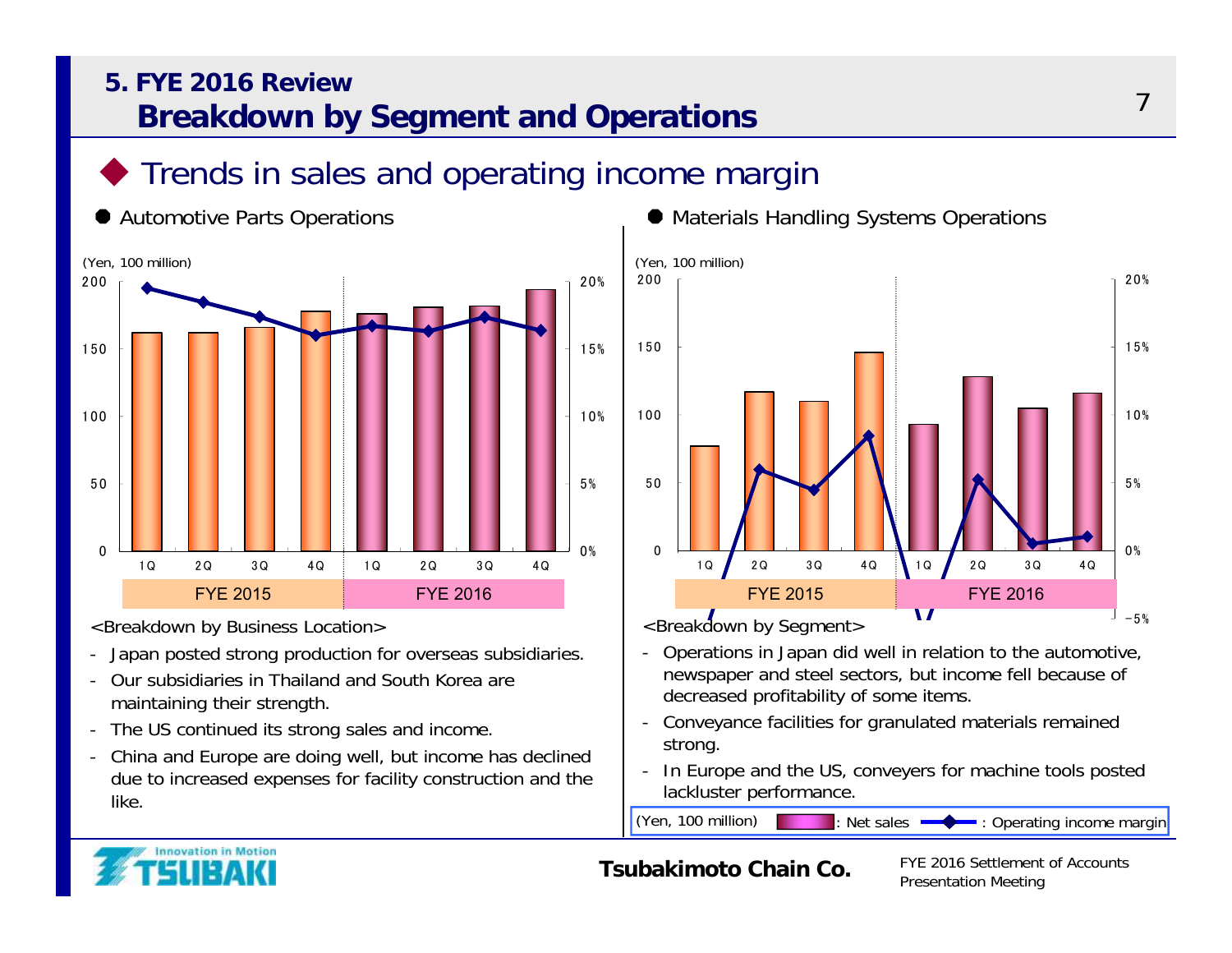### **6. FYE 2016 ReviewSegment by Region**

|                      |                         |                           | (Yen, millions)           |                                         |  |  |
|----------------------|-------------------------|---------------------------|---------------------------|-----------------------------------------|--|--|
|                      |                         | <b>FYE 2015</b>           | <b>FYE 2016</b>           | <b>Comparison with</b><br>previous term |  |  |
|                      |                         | Full year figure (actual) | Full year figure (actual) | Increase/decrease                       |  |  |
|                      | Net sales               | 48,749                    | 51,671                    | $6\%$                                   |  |  |
| America              | Operating income        | 4,162                     | 4,496                     | 8%                                      |  |  |
| Europe<br><b>Rim</b> | Operating income margin | 8.5%                      | 8.7%                      |                                         |  |  |
|                      | Net sales               | 26,545                    | 24,219                    | $-9%$                                   |  |  |
|                      | Operating income        | 890                       | 531                       | $-40%$                                  |  |  |
|                      | Operating income margin | 3.4%                      | 2.2%                      |                                         |  |  |
| <b>Indian Ocean</b>  | Net sales               | 10,718                    | 12,626                    | 18%                                     |  |  |
|                      | Operating income        | 1,385                     | 1,680                     | 21%                                     |  |  |
|                      | Operating income margin | 12.9%                     | 13.3%                     |                                         |  |  |
|                      | Net sales               | 14,062                    | 16,494                    | 17%                                     |  |  |
| China                | Operating income        | 1,008                     | 273                       | $-73%$                                  |  |  |
|                      | Operating income margin | 7.2%                      | 1.7%                      |                                         |  |  |
| South Korea,         | Net sales               | 7,115                     | 8,578                     | 21%                                     |  |  |
|                      | Operating income        | 258                       | 405                       | 57%                                     |  |  |
| Taiwan               | Operating income margin | 3.6%                      | 4.7%                      |                                         |  |  |
|                      | Net sales               | 119,349                   | 121,347                   | 2%                                      |  |  |
| Japan                | Operating income        | 12,694                    | 12,621                    | $-1\%$                                  |  |  |
|                      | Operating income margin | 10.6%                     | 10.4%                     |                                         |  |  |

\*1: Sales figures include internal sales and transfers between segments.

<Actual exchange rate>

FYE 2015:US\$=¥109.76, EURO=¥138.69, Can\$=¥96.42, A\$=¥95.75, THB=¥3.26, NT\$=¥3.58, RMB=¥17.17, WON=¥0.100 FYE 2016:US\$=¥120.15, EURO=¥132.60, Can\$=¥91.84, A\$=¥88.50, THB=¥3.55, NT\$=¥3.74, RMB=¥19.22, WON=¥0.107

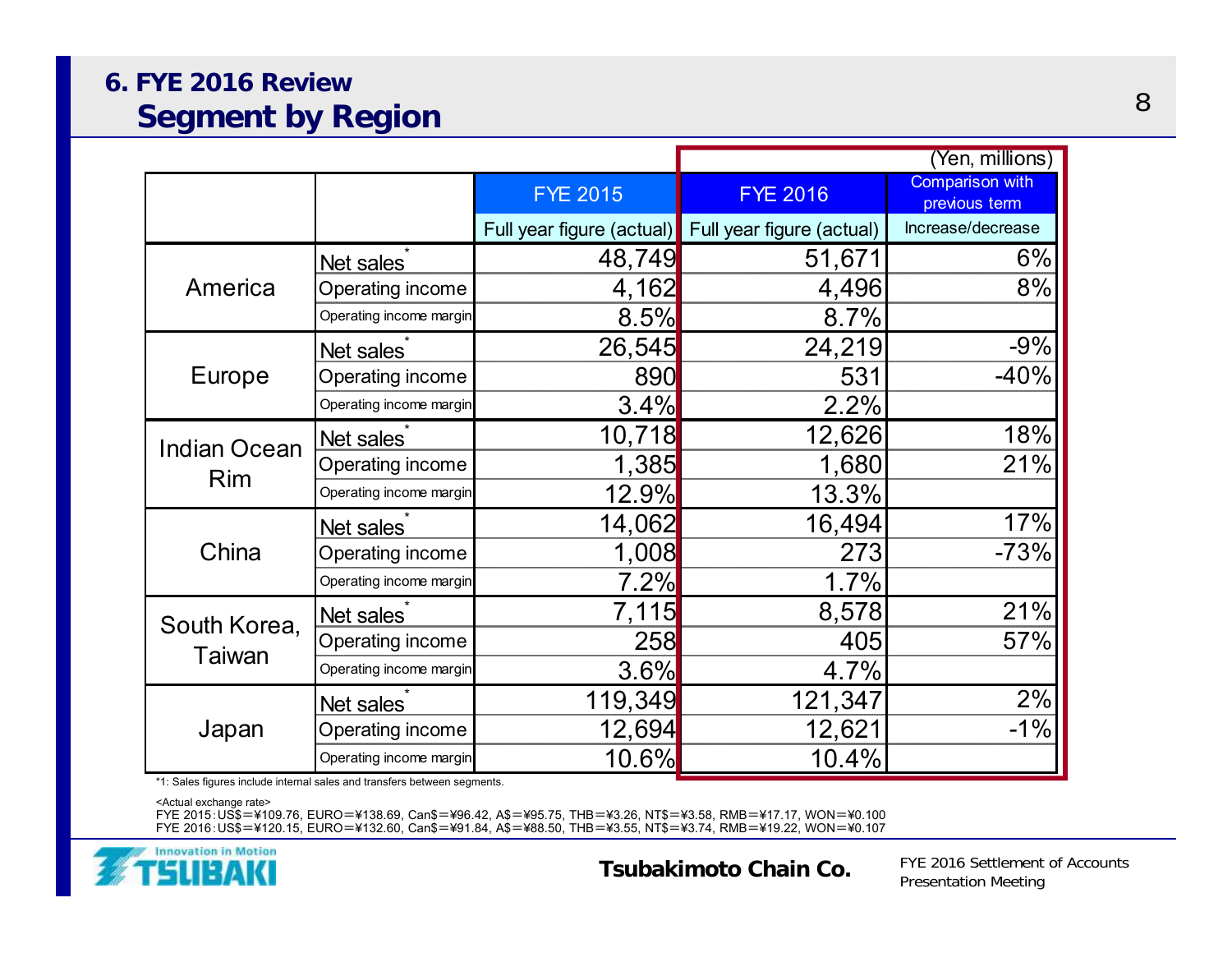

\* Sales are based on the location of the customer and classified by country or region.



**Tsubakimoto Chain Co.**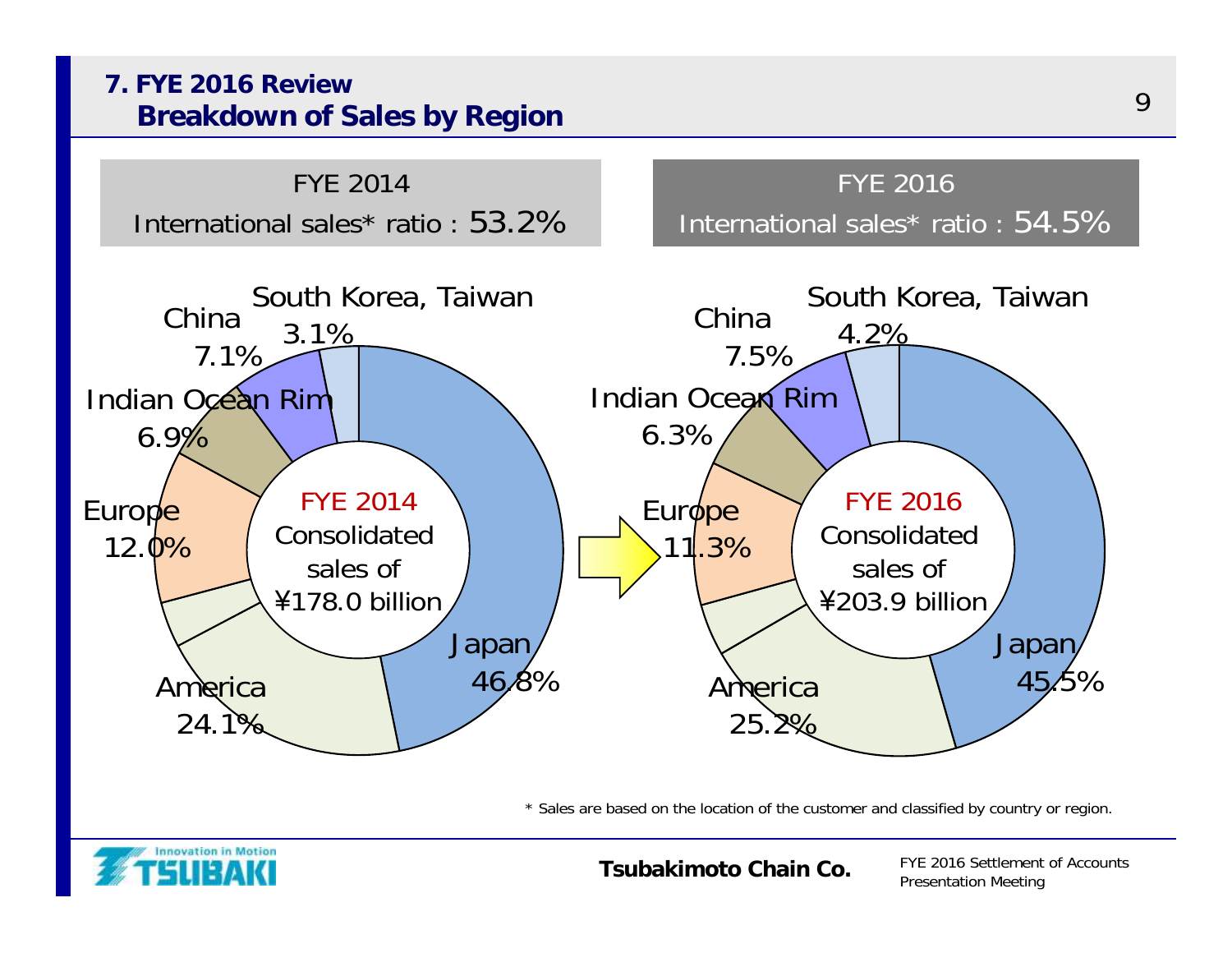# **Consolidated Settlement of Accounts Forecasts for FYE 2017**



**Tsubakimoto Chain Co.**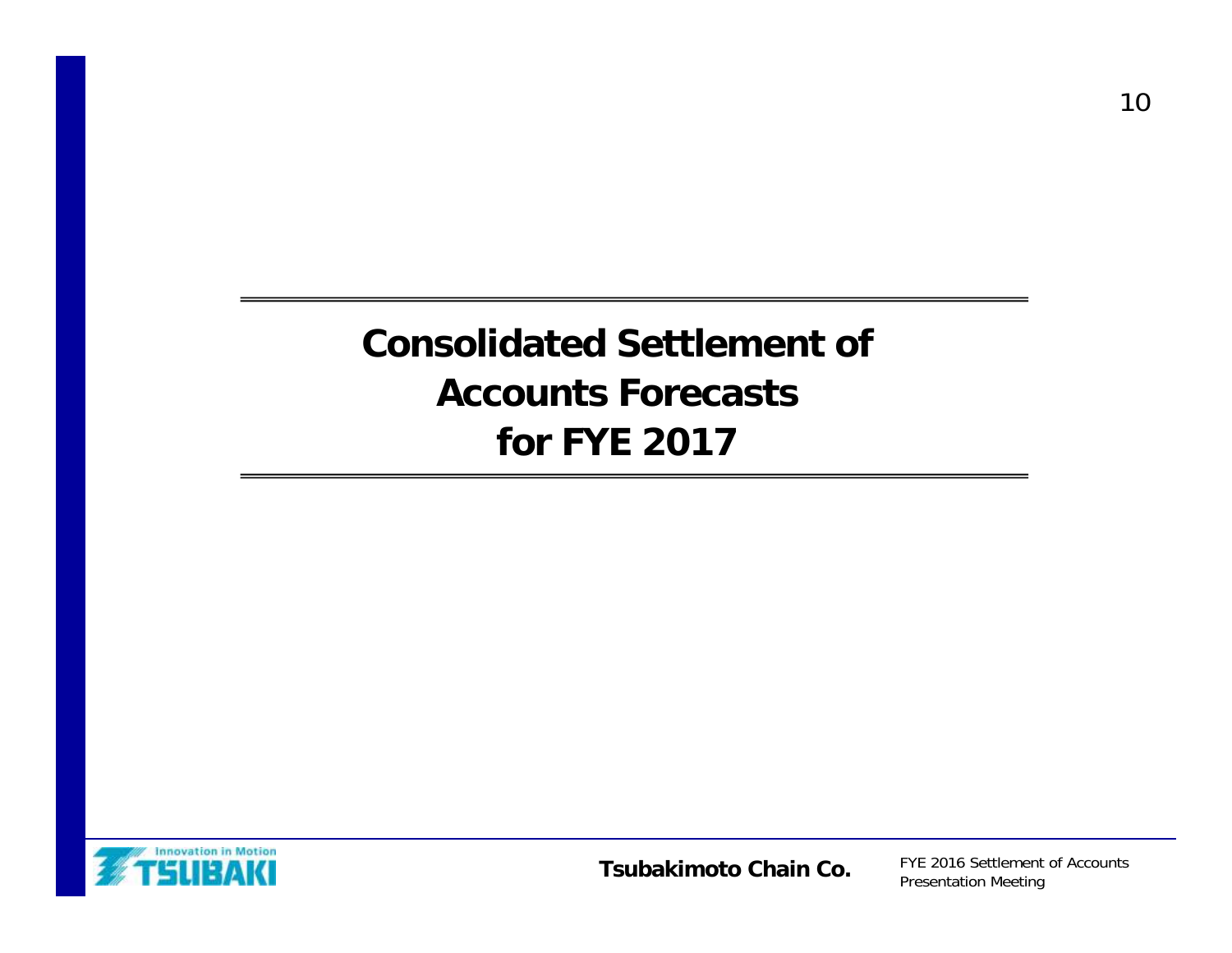#### **1. FYE 2017 forecast**

## **Consolidated Settlement of Accounts**

■ Income declined by 3.6% due to exchange rate fluctuations (yen appreciation) and increased expenses from forward-looking investments. (This represents a decline of 5.5% from the earnings target contained in Mid-term Management Plan 2016.)

|                         |                                               |         |                      |                    | (Yen, millions)   |  |  |
|-------------------------|-----------------------------------------------|---------|----------------------|--------------------|-------------------|--|--|
|                         | <b>FYE 2016</b>                               |         | <b>FYE 2017</b>      |                    |                   |  |  |
|                         | Full year figure (actual) First half forecast |         | Second half forecast | Full year forecast | Increase/decrease |  |  |
| Net sales               | 203,976                                       | 100,000 | 106,000              | 206,000            | 1.0%              |  |  |
| Operating income        | 21,570                                        | 9,200   | 11,600               | 20,800             | $-3.6%$           |  |  |
| Operating income margin | 10.6%                                         | 9.2%    | 10.9%                | 10.1%              |                   |  |  |
| Ordinary income         | 22,109                                        | 9,400   | 11,600               | 21,000             | $-5.0%$           |  |  |
| Net income              | 12,766                                        | 5,800   | 7,600                | 13,400             | 5.0%              |  |  |
| Net income per share    | 68.24 yen                                     |         |                      | 71.63 yen          |                   |  |  |
| (Exchange rates 1 US\$) | 120.15 yen                                    |         |                      | 105 yen            |                   |  |  |
| (Exchange rates 1 EURO) | 132.60 yen                                    |         |                      | 120 yen            |                   |  |  |

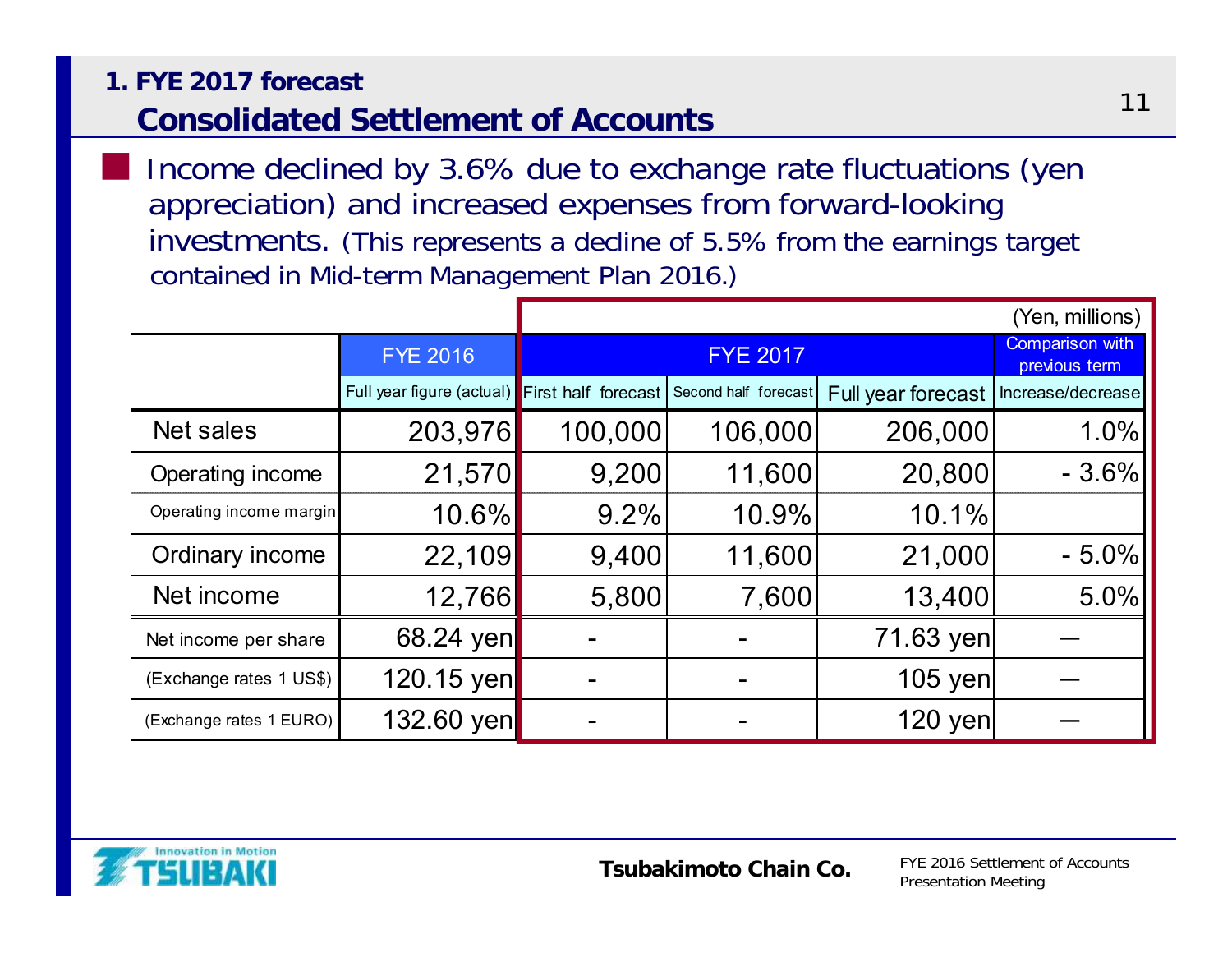#### **2. FYE 2017 forecast**

**Analysis of Factors Consolidated Increasing/Decreasing Operating Income**

◆ FYE 2015 (actual figures) vs. FYE 2016 (forecasts)





**Tsubakimoto Chain Co.**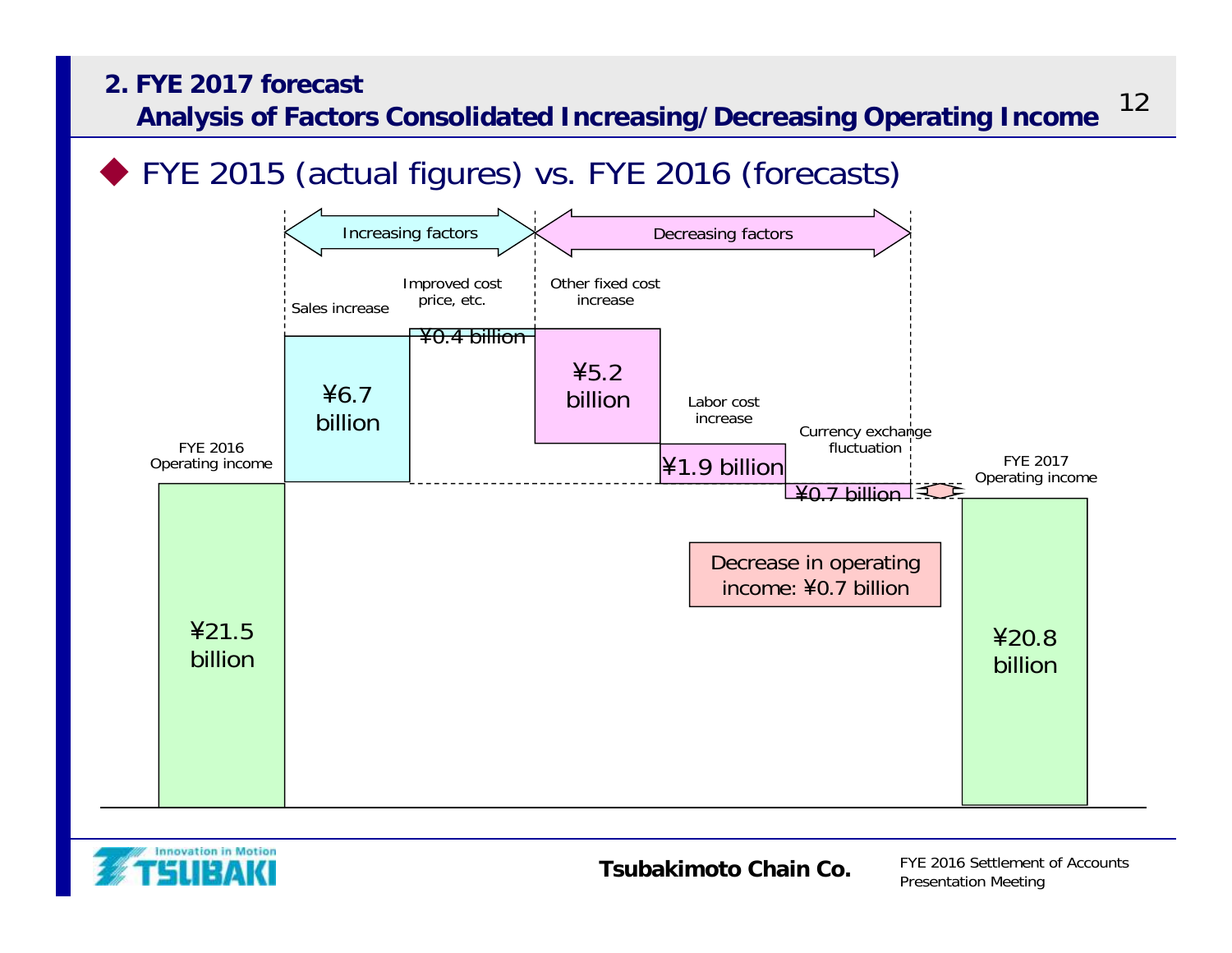#### **3. FYE 2017 forecast**

■

## **Settlement of Accounts by Business Segment**

(Yen, millions) Because of increased production at Automotive Parts Operations and a reorganization of domestic plants in Power Transmission Units and Components Operations, both segments posted a decline in income due to higher costs.

| ັ                       |                           |                     |                                                                                                               |                                         |                                                                                                                                                                 |
|-------------------------|---------------------------|---------------------|---------------------------------------------------------------------------------------------------------------|-----------------------------------------|-----------------------------------------------------------------------------------------------------------------------------------------------------------------|
|                         |                           | <b>FYE 2017</b>     |                                                                                                               | <b>Comparison with</b><br>previous term |                                                                                                                                                                 |
|                         | Full year figure (actual) | First half forecast |                                                                                                               |                                         | Increase/decrease                                                                                                                                               |
| Net sales <sup>1</sup>  |                           |                     |                                                                                                               | 62,000                                  | $-3.1%$                                                                                                                                                         |
| Operating income        | 6,172                     |                     |                                                                                                               | 6,300                                   | 2.1%                                                                                                                                                            |
| Operating income margin |                           | 9.0%                |                                                                                                               | 10.2%                                   |                                                                                                                                                                 |
| Net sales <sup>1</sup>  |                           | 10,900              |                                                                                                               | 22,200                                  | 1.0%                                                                                                                                                            |
| Operating income        |                           | 950                 |                                                                                                               | 1,900                                   | $-21.7%$                                                                                                                                                        |
| Operating income margin | 11.0%                     | 8.7%                |                                                                                                               | 8.6%                                    |                                                                                                                                                                 |
| Net sales <sup>1</sup>  |                           |                     |                                                                                                               | 77,900                                  | $6.0\%$                                                                                                                                                         |
| Operating income        |                           |                     |                                                                                                               | 12,000                                  | $-2.1%$                                                                                                                                                         |
| Operating income margin |                           | 14.9%               |                                                                                                               | 15.4%                                   |                                                                                                                                                                 |
| Net sales <sup>1</sup>  | 44,354                    | 21,200              |                                                                                                               | 42,800                                  | $-3.5%$                                                                                                                                                         |
| Operating income        |                           | 250                 |                                                                                                               | 1,100                                   | 66.9%                                                                                                                                                           |
| Operating income margin | 1.5%                      | 1.2%                |                                                                                                               | 2.6%                                    |                                                                                                                                                                 |
|                         |                           |                     |                                                                                                               | 4,000                                   | 25.5%                                                                                                                                                           |
| Operating income        | 84                        |                     | 0                                                                                                             |                                         |                                                                                                                                                                 |
| Operating income margin | 2.6%                      | 0.0%                | 0.0%                                                                                                          | 0.0%                                    |                                                                                                                                                                 |
|                         | Net sales <sup>*1</sup>   | <b>FYE 2016</b>     | 63,998<br>2,700<br>$9.6\%$<br>21,975<br>2,428<br>73,473<br>37,600<br>12,258<br>5,600<br>16.7%<br>659<br>3,186 | 30,000<br>1,800                         | Second half forecast   Full year forecast<br>32,000<br>3,600<br>11.3%<br>11,300<br>950<br>$8.4\%$<br>40,300<br>6,400<br>15.9%<br>21,600<br>850<br>3.9%<br>2,200 |

\*1: Sales figures include internal sales and transfers between segments.

\*2: "Other" is not a reportable segment.

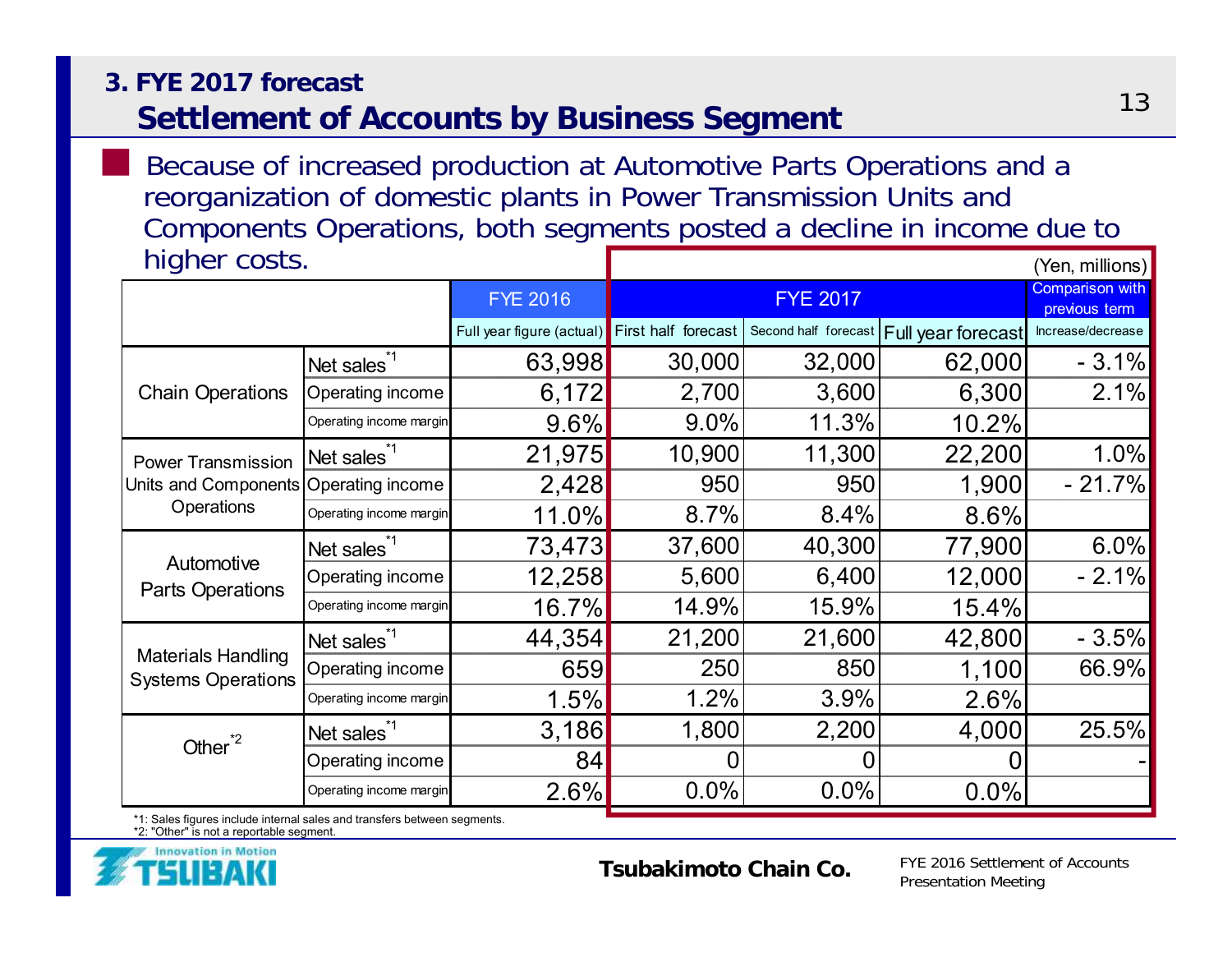### **4. FYE 2017 forecastCapital Investment and Depreciation**

## **An injection of capital is intended to strengthen growth**

- 1. Enhancement of the global production system for Automotive Parts Operations (Saitama Plant, U.S.A and elsewhere)
- 2. Related production facilities for Chain Operations (Kyotanabe Plant, U.S.A and elsewhere)

## < Capital investment and depreciation transitions >





■

#### **Tsubakimoto Chain Co.**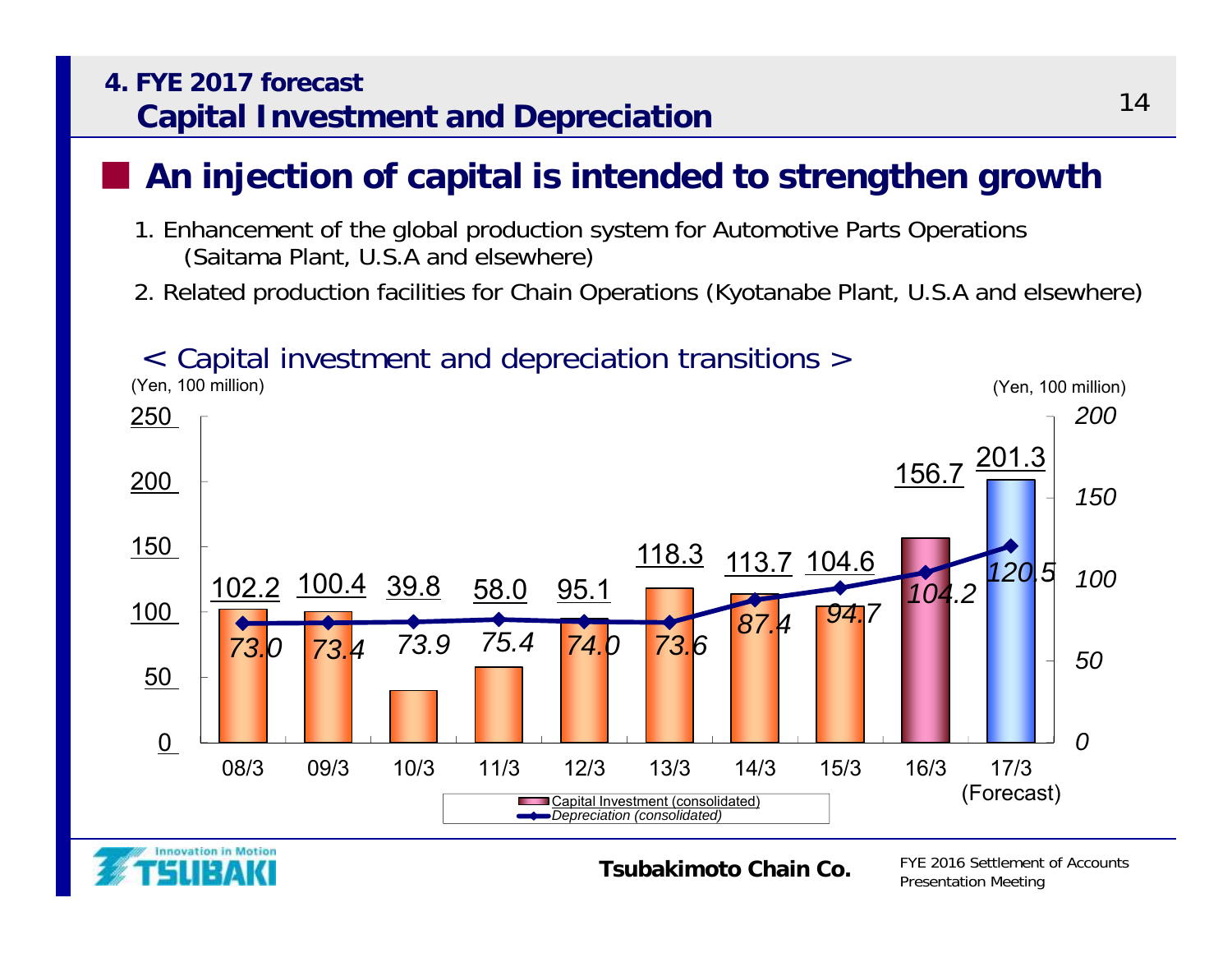### **5. FYE2017 forecastReturn to stockholders**

## Dividend policy

・Our policy is to maintain a dividend that reflects our consolidated results with the aim of distributing a 30% payout ratio from consolidated profits.

## < Trend in dividend per share >





#### **Tsubakimoto Chain Co.**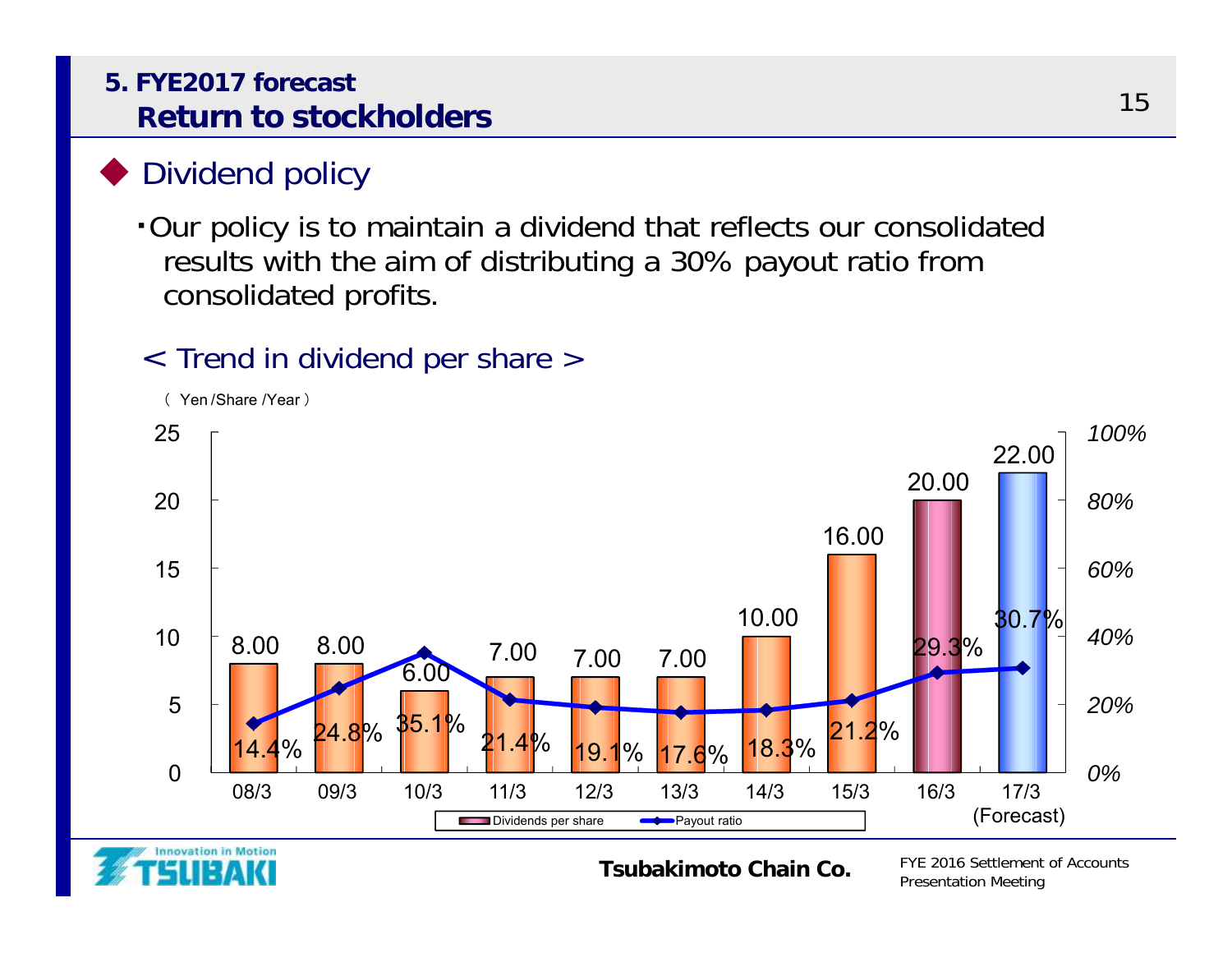# **Challenges Related to the Final Fiscal Year of the Mid-term Management Plan 2016**

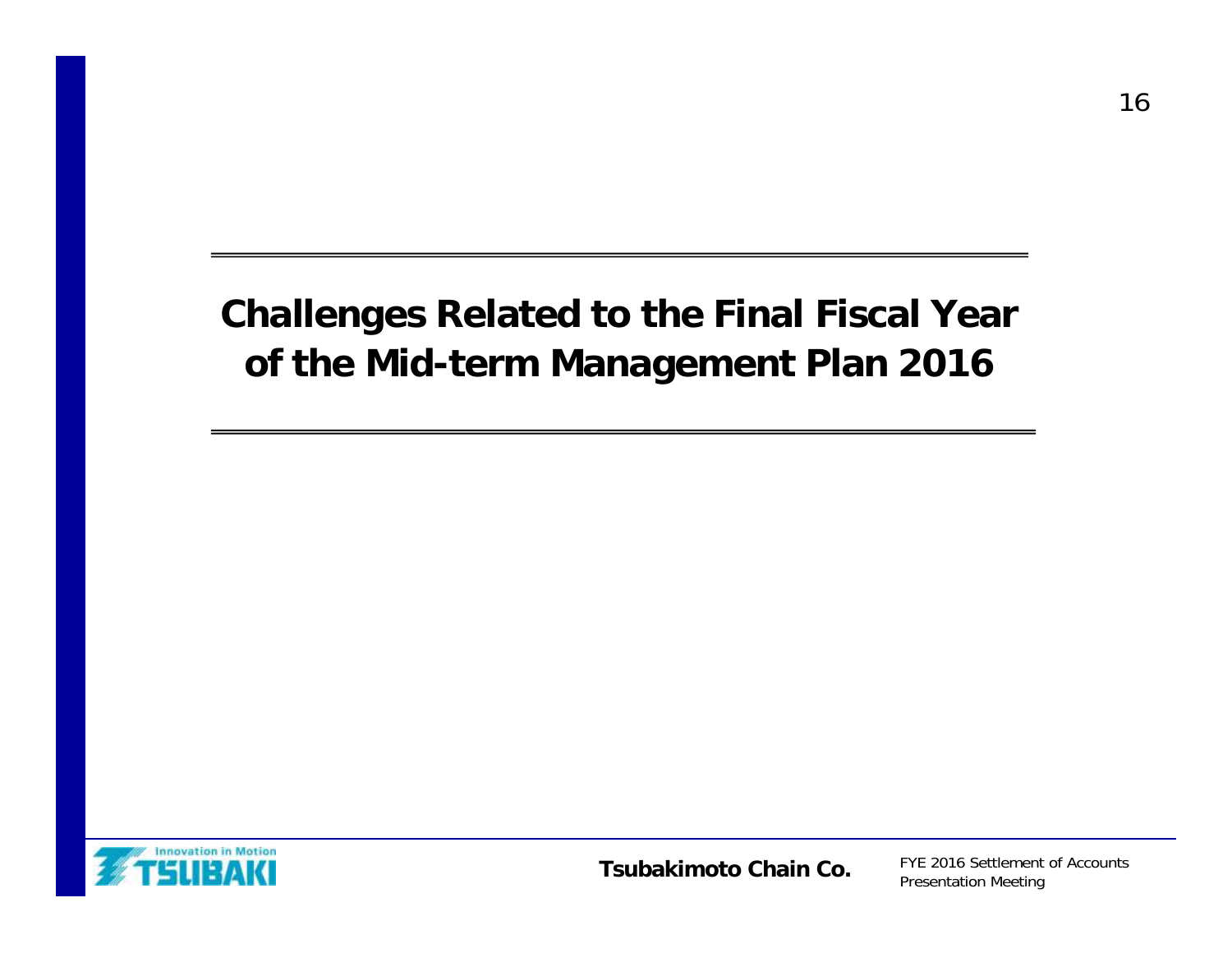# 1. Mid-term Management Plan 2016

# $\blacktriangleright$  "The way it should be in 2020" = Leading Global Company

## Although we fell short of our forecasted numerical targets, our challenges for 2020 remain unchanged.





#### **Tsubakimoto Chain Co.**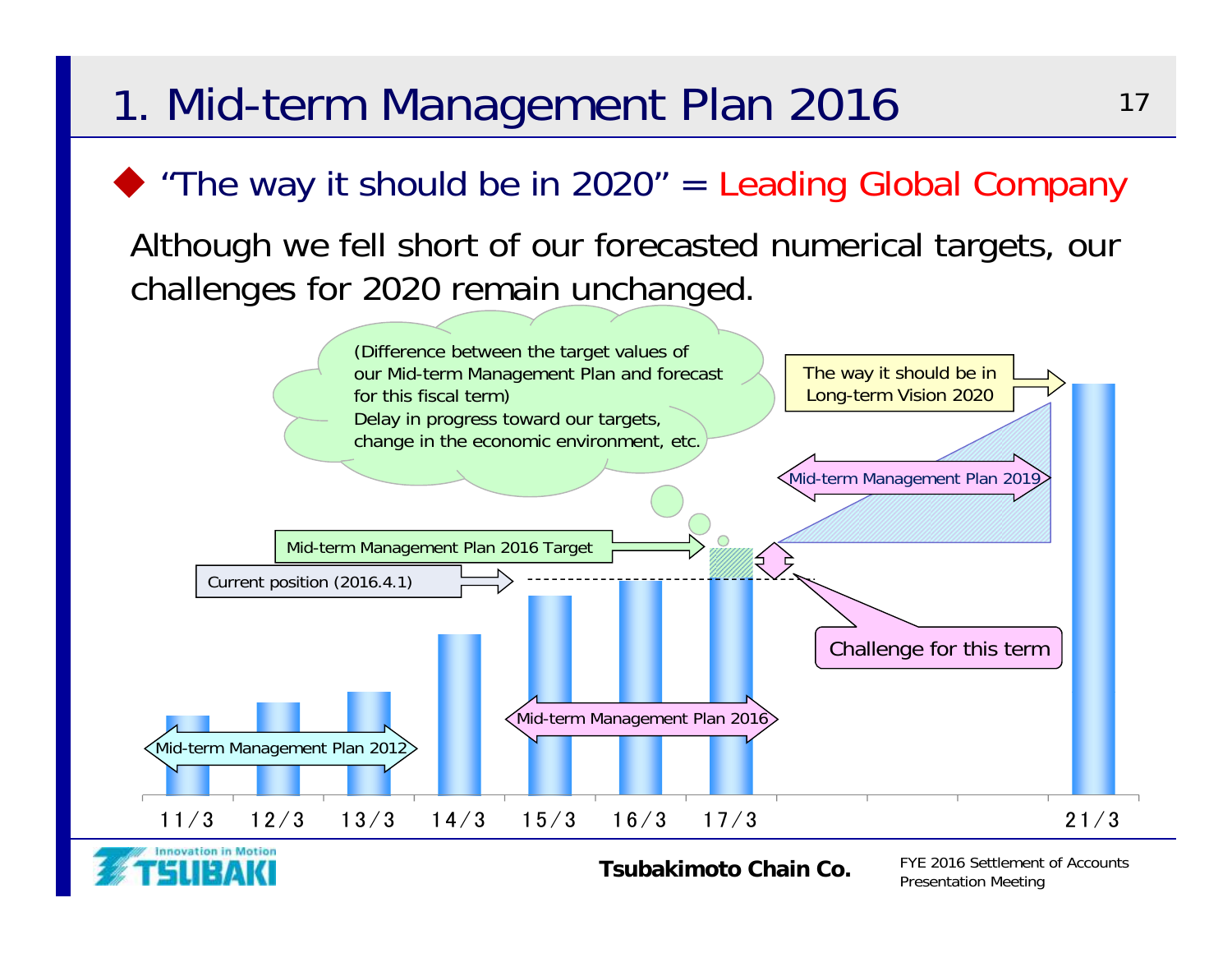# 2. Expansion of Overseas Bases 18

## ■ **Results of preceding term**





**Tsubakimoto Chain Co.**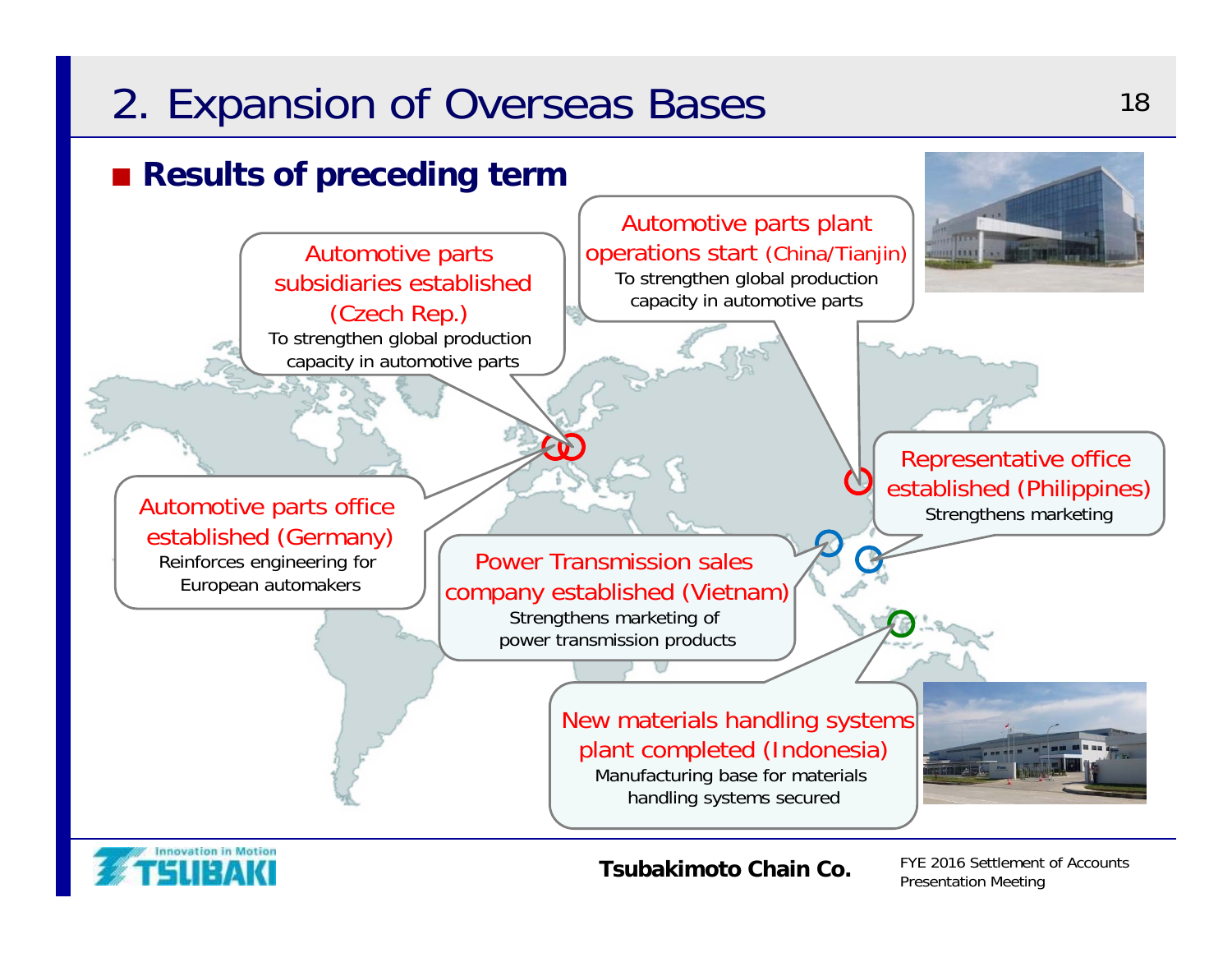# 3. Priority Challenges by Segment 19

# ■ Chain Operations

- 1. Increase exports of conveyor chains made at the Tianjin Plant.
- 2. Expand the small conveyor chain business in the European market.
- Power Transmission Units and Components Operations
	- 1. Improve productivity through reorganization of plants in Japan. 2. Expand the cam clutch business in the American market.

# ■ Automotive Parts Operations

- 1. Increase global production capacity.
- 2. Target new projects (for Long-term Vision 2020)
- Materials Handling Systems Operations
	- 1. Improve profitability of the Mayfran business.
		- Enhance products and reduce costs by utilizing a manufacturing plant in Indonesia.

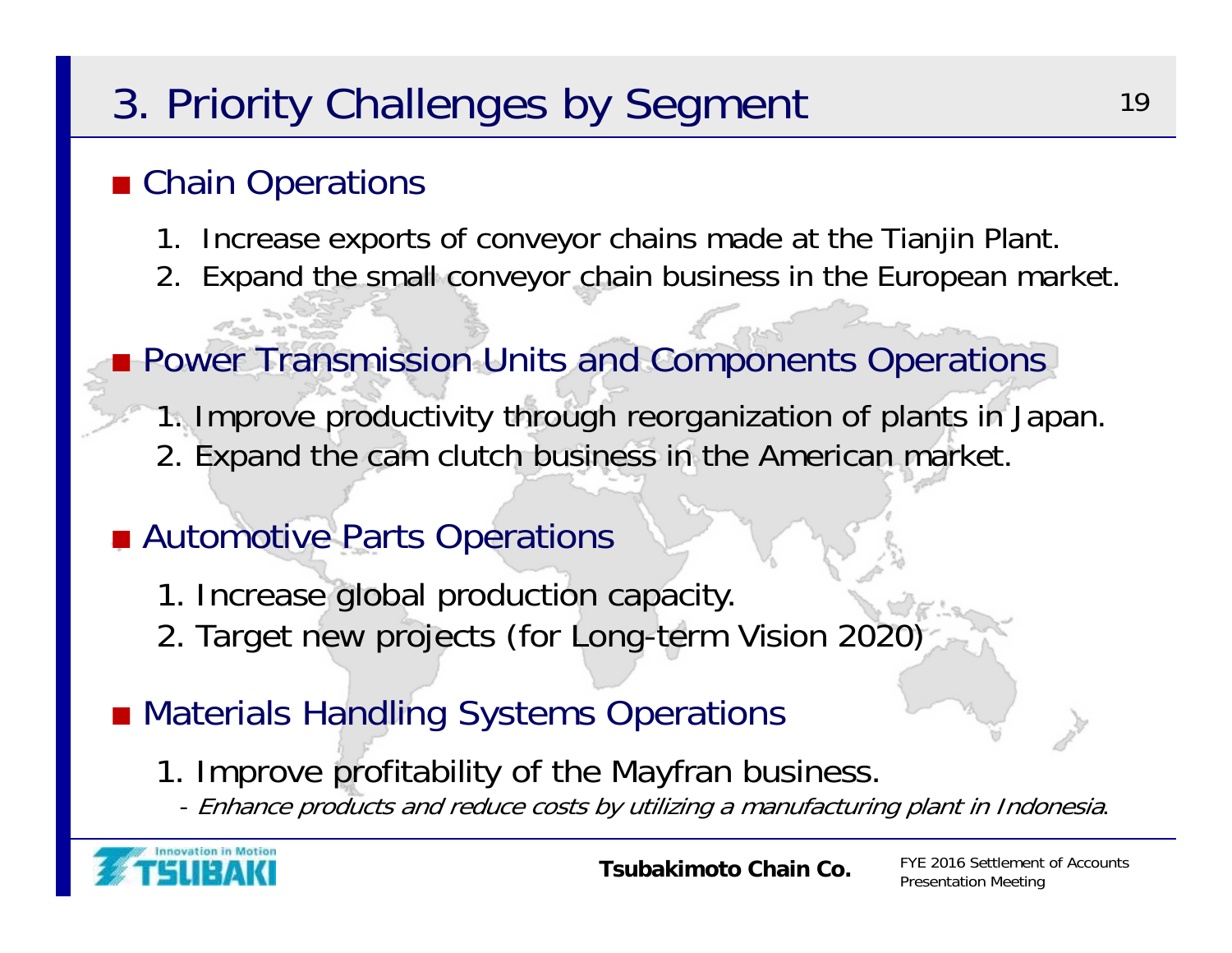# 4. Product Development 20

<Product development intended to meet market needs>

1. Drive chains100th Anniversary Model G8 Series



- Updated about every ten years for improved performance.
- 4 models released in succession over 15–16 years.

## 2. Power Cylinders

• We will accommodate the replacement cycle for oil pressure cylinders and air pressure cylinders



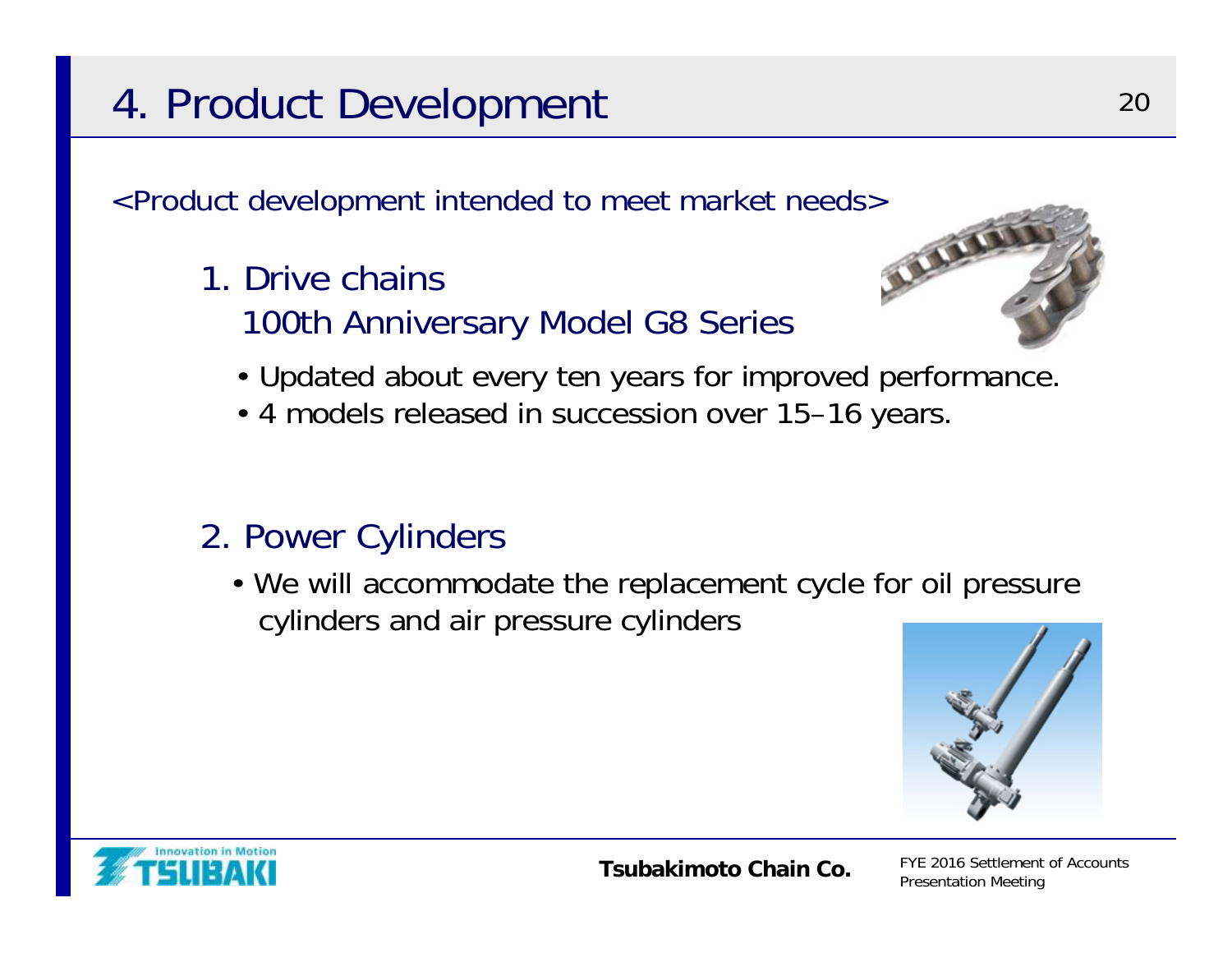



**Tsubakimoto Chain Co.**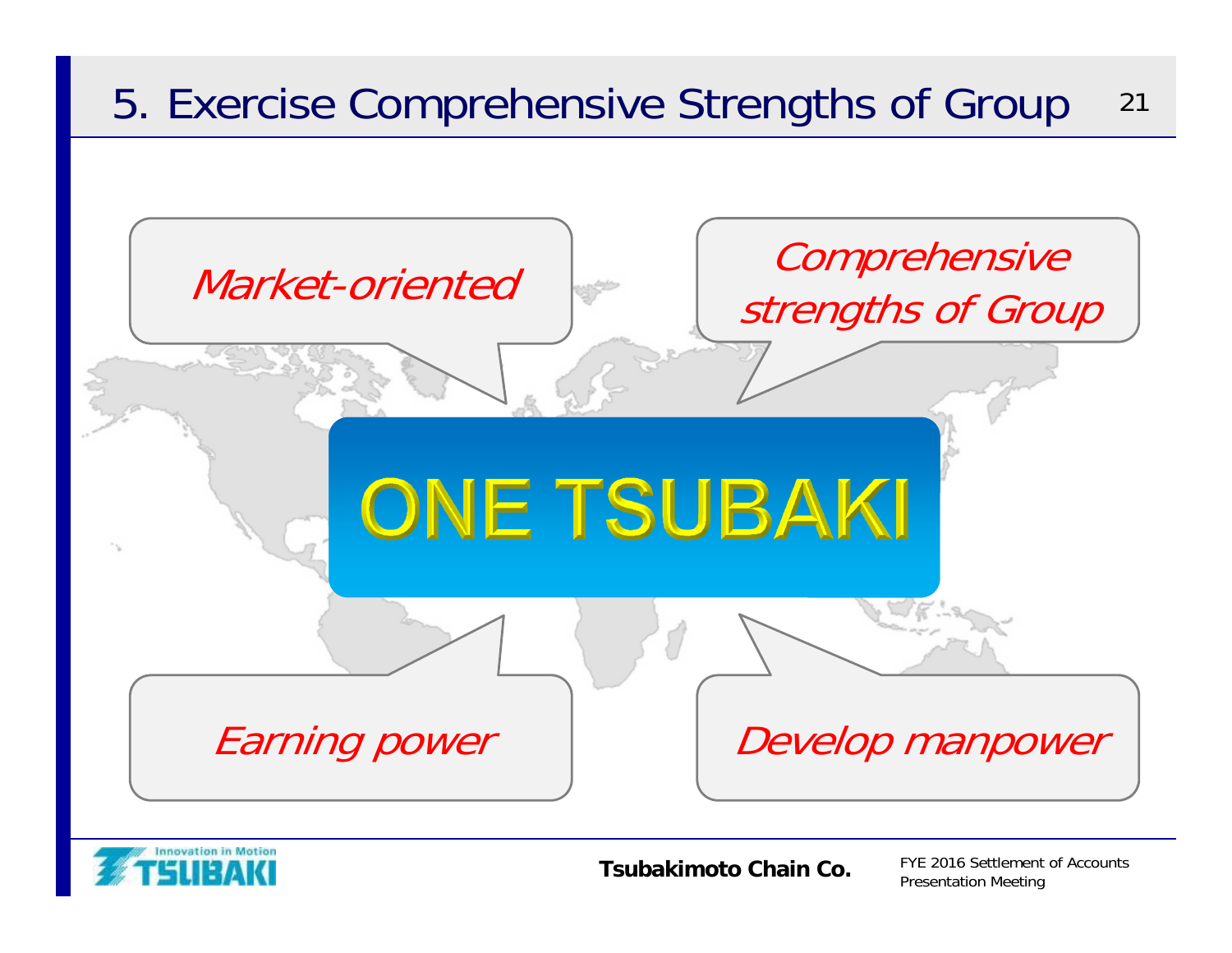#### **<Reference>Trends in Sales and Operating Income Margin (Consolidated)**





**Tsubakimoto Chain Co.**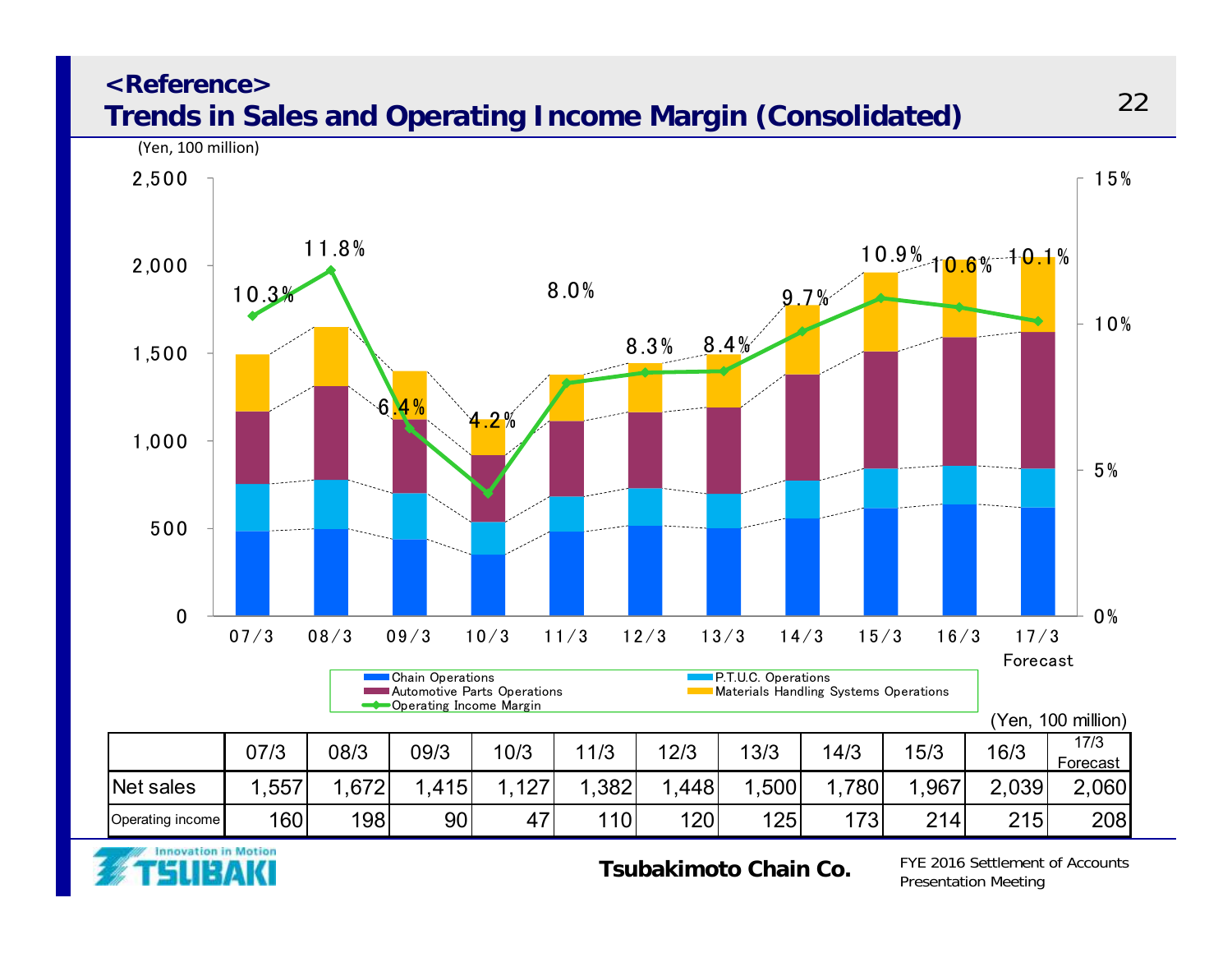#### **<Reference>Trends in Interest-Bearing Debt, Net D/E Ratio**



|                          |      |      |      |      |                |      |      |      | 'Yen, | 100 million) |
|--------------------------|------|------|------|------|----------------|------|------|------|-------|--------------|
|                          | 07/3 | 08/3 | 09/3 | 10/3 | 11/3           | 12/3 | 13/3 | 14/3 | 15/3  | 16/3         |
| Interest-bearing<br>debt | 423' | 393  | 376  | 389  | 312            | 274  | 365  | 365  | 369   | 348          |
| Net D/E ratio<br>(Times) | 0.34 | J.26 | 0.34 | 0.23 | $\overline{1}$ | 0.15 | .16  | .13  | 0.07  | 0.06         |



**Tsubakimoto Chain Co.**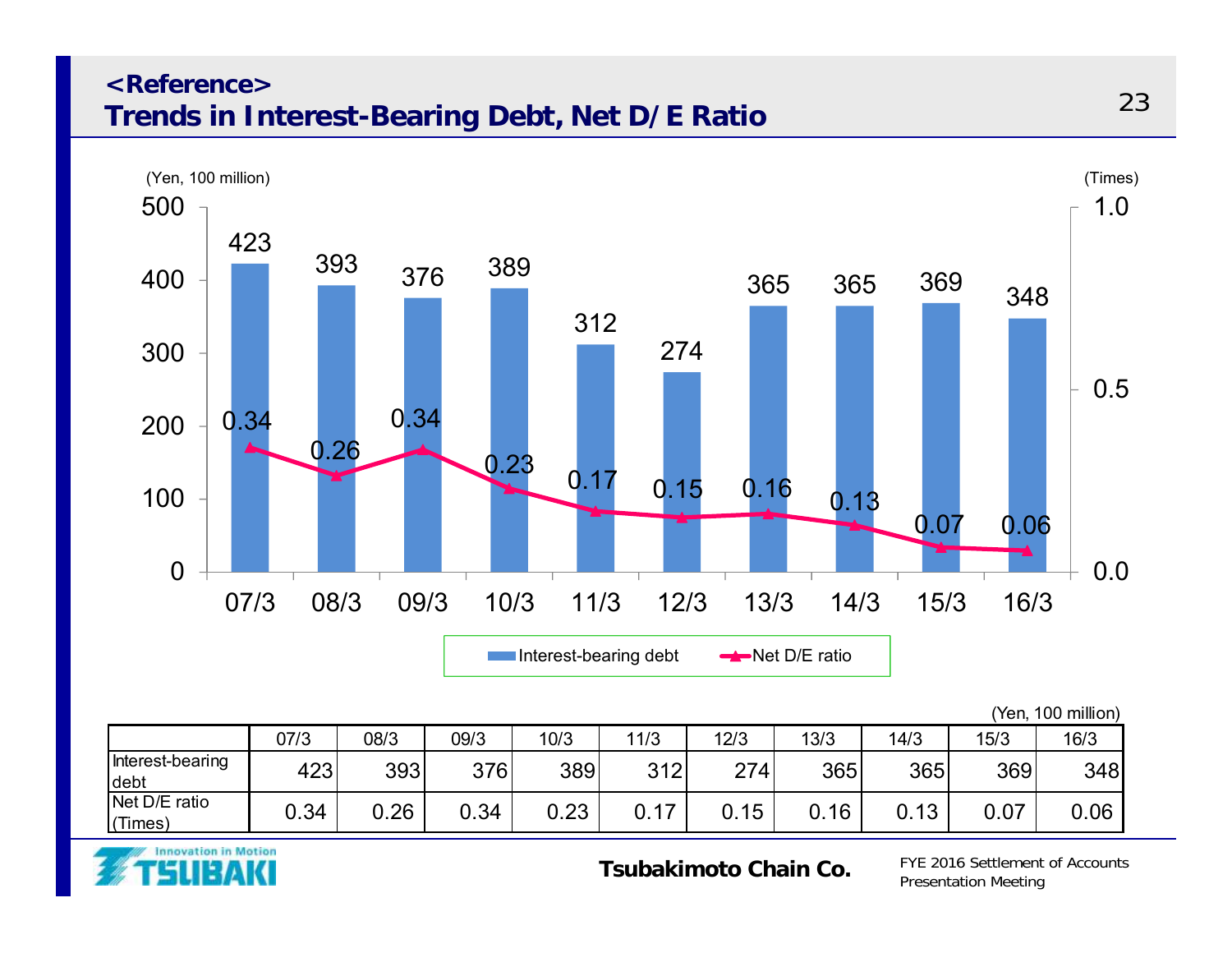#### **<Reference>Trends in Equity Ratio, ROE**



|                 | 07/3         | 08/3     | 09/3  | 10/3         | 11/3  | 12/3    | 13/3         | 14/3                     | 15/3     | 16/3    |
|-----------------|--------------|----------|-------|--------------|-------|---------|--------------|--------------------------|----------|---------|
| Equity<br>ratio | $1\%$<br>38. | 40.3%    | 43.9% | 44.3%        | 45.3% | 46.9%   | $.3\%$<br>47 | $.8\%$<br>5 <sup>1</sup> | 54.3%    | 55.9%   |
| <b>ROE</b>      | $10.8\%$     | $12.8\%$ | $7\%$ | $4.0\%$<br>4 | $4\%$ | $7.9\%$ | $7\%$<br>-   | 9.3%                     | $10.9\%$ | $9.0\%$ |



**Tsubakimoto Chain Co.**